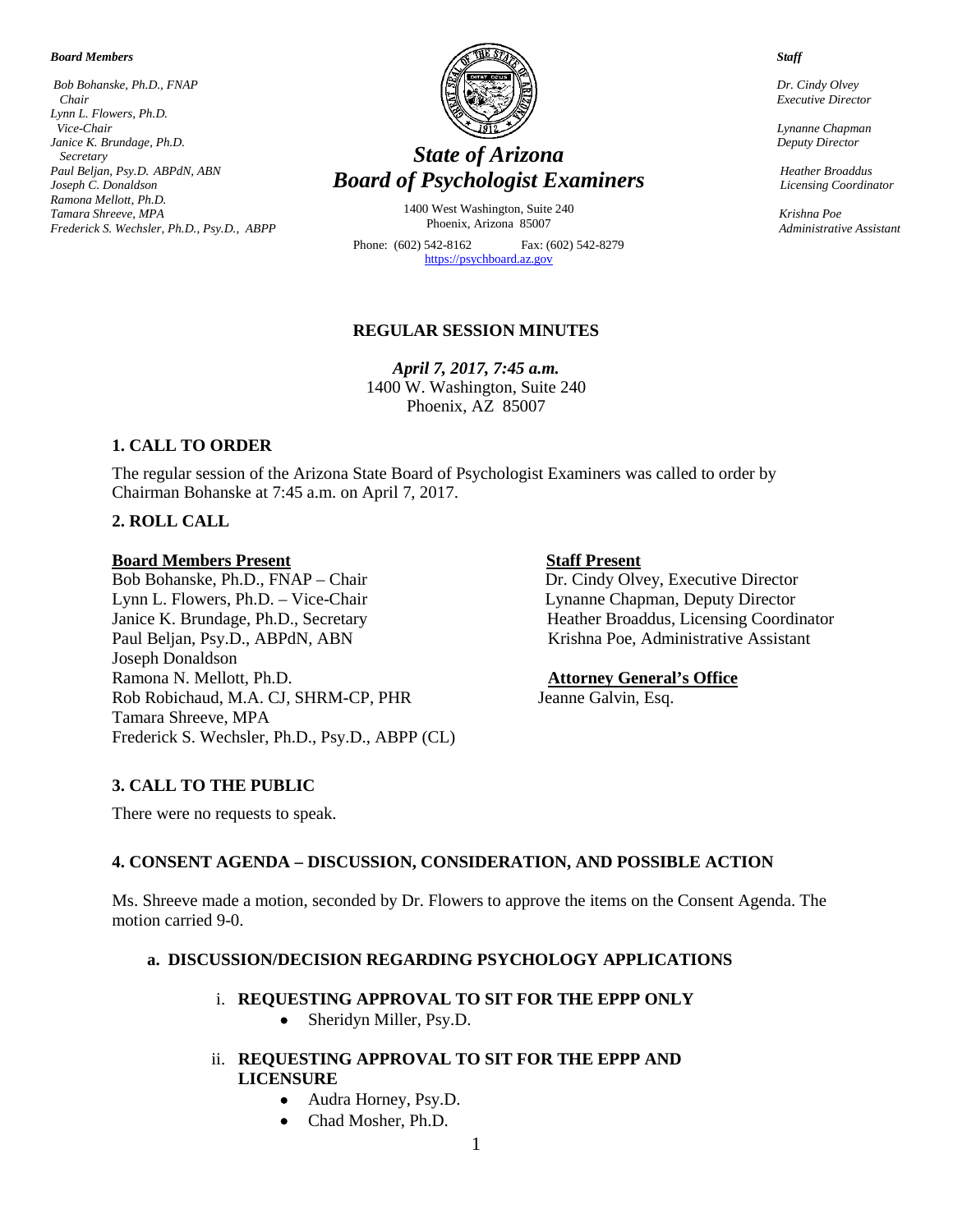- Jeffrey Wieneke, Psy.D.
- Kelly Rodriguez, Psy.D.
- Rosangela Salomon, Psy.D.

## iii. **REQUESTING APPROVAL OF LICENSURE BY WAIVER**

- Amanda Collins, Ph.D.
- Gary Tenney, Ph.D.
- Jody Ortman, Psy.D.
- Monela Beroni, Psy.D.
- Sandra Micken, Ph.D.

# iv. **REQUESTING APPROVAL OF SUPERVISED PROFESSIONAL EXPERIENCE HOURS AND LICENSURE**

• Brett Anderson, Psy.D.

# **b. DISCUSSION/DECISION REGARDING BEHAVIOR ANALYST APPLICATIONS**

- Andrew Wegman, M.Ed.
- Nicholas Bowland, M.Ed.

# **c. DISCUSSION/DECISION REGARDING REQUEST FOR REACTIVATION OF LICENSE FROM JODY PORTER, PH.D.**

- **d. DISCUSSION/DECISION REGARDING REQUEST FOR EXTENSION OF TIME TO COMPLETE THE CONTINUING EDUCATION REQUIREMENTS DUE BY APRIL 30, 2017, FROM DEREK FOLK, PSY.D.**
- **e. DISCUSSION/DECISION REGARDING REQUEST FOR REACTIVATION OF LICENSE FROM MARY DAVIS, M.A.**

# **5. DISCUSSION, CONSIDERATION AND POSSIBLE ACTION REGARDING APPLICATION FOR EXAM AND LICENSURE AS A PSYCHOLOGIST SUBMITTED BY SARAH OPUROKU, PSY.D. AND POSSIBLE DENIAL OF THE SAME**

Dr. Wechsler provided a summary stating that the Application Review Committee expressed concern with Dr. Opuroku's study plan and forwarded her application to the Board for further review. The Board proceeded with a substantive review of Dr. Opuroku's application. Upon review of her reference form from Michael McCarthy, Ph.D., the Board noted that the approximate dates of the relationship was from 2008 to 2012 which does not meet the requirement of R4-26-203(8)(b). The Board is requesting a new reference that meets the requirement of R4-26-203(8)(b). Upon review of her Postdoctoral Professional Psychology Experience Verification form from the Avondale Elementary School District, the Committee noted that her supervisor, Neil Stafford, Psy.D., answered "no" to questions 5-18 on the form and did not provide an explanation to his "no" answers. Additionally, Dr. Stafford did not answer question #19 of the form. At this time the Board is requesting that Dr. Stafford, provide an explanation to his "no" responses to questions #5-18 on the form and answer question #19. Upon review of her study plan, the Board expressed concern that her study plan is not thorough. The Board is requesting that she submit a thorough study plan that outlines specific strategies.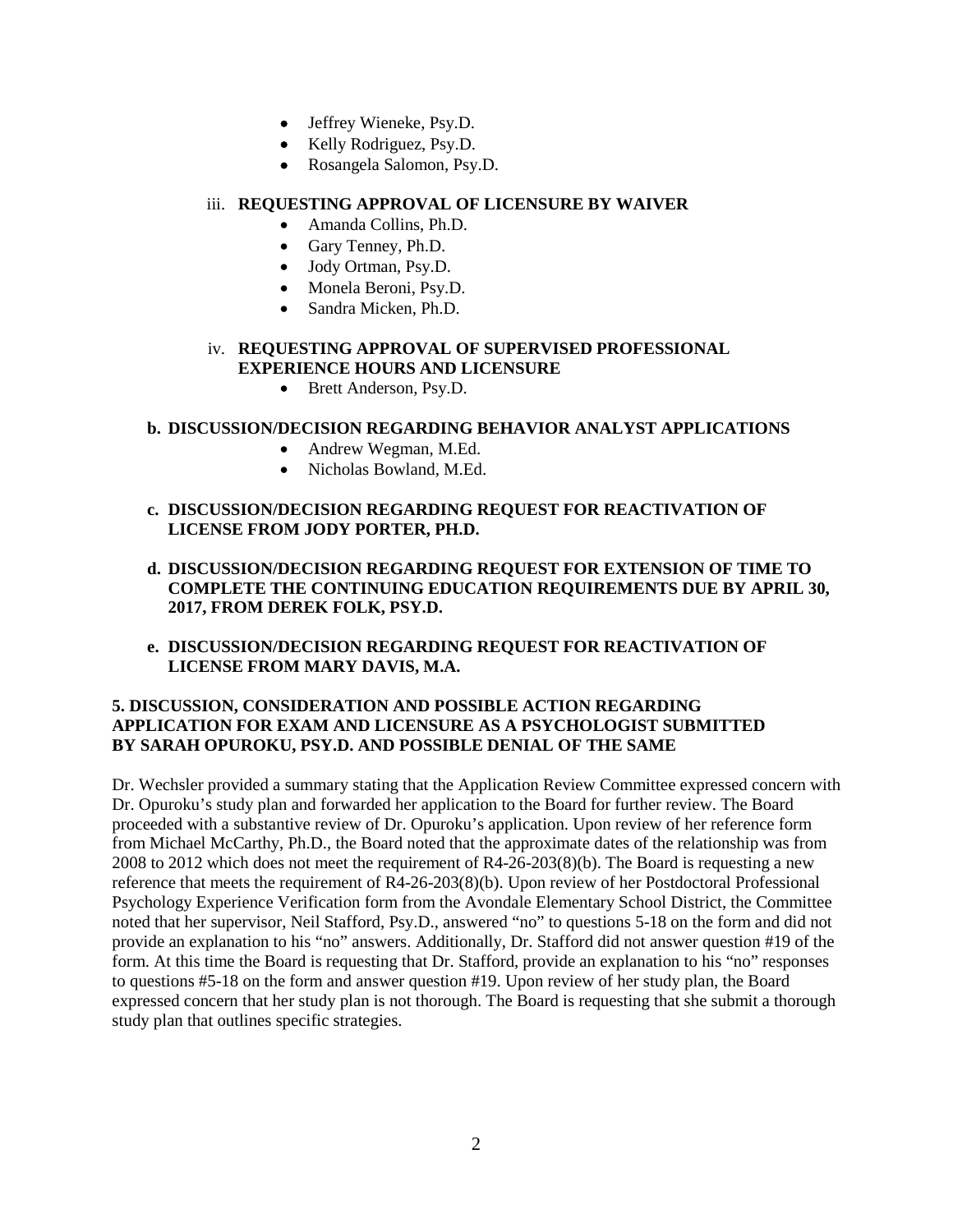### **6. DISCUSSION, CONSIDERATION, AND POSSIBLE ACTION REGARDING APPLICATION TO SIT FOR THE EPPP SUBMITTED BY RACHEL YOUNGBLOM, PSY.D., AND POSSIBLE DENIAL OF THE SAME**

Dr. Wechsler provided a summary stating that the Application Review Committee (Committee) expressed concern with Dr. Youngblom's internship. Dr. Wechsler stated that the internship site itself does not have documentation demonstrating that it is an organized training program. The Committee voted to forward her application to the Board for further review. Dr. Youngblom was present telephonically and Board members asked if her internship supervisor was a licensed psychologist. Dr. Youngblom confirmed that her supervisor was licensed. Board members discussed Universities taking a more prominent role in internships when the internship is not approved by the American Psychological Association a member of the Association of Psychology Postdoctoral and Internship Centers. Board members stated that all of the answers on the internship verification form were answered appropriately. Board members expressed concern that one of Dr. Youngblom's references was a school psychologist who was not licensed as a psychologist. After deliberation, Dr. Mellott made a motion, seconded by Dr. Brundage, to request that a new reference be submitted to the Board office and, if the reference meets the rule requirement, to approve Dr. Youngblom's application to sit for the EPPP and licensure upon receipt of a passing score and payment of the prorated licensure fee. The motion carried 8-1 with Dr. Wechsler voting no.

# **7. DISCUSSION, CONSIDERATION, AND POSSIBLE ACTION PERTAINING TO COMPLAINT NO. 14-33 AND CORRESPONDENCE RECEIVED FROM DR. SANDRA BRIM REGARDING MONITORING SESSIONS AND SPECIFICS RELATING TO REQUESTED EVALUATIONS**

Dr. Brundage, Dr. Mellott and Mr. Donaldson recused from reviewing this item. Ms. Chapman provided a summary stating that Dr. Brim is currently under a Consent Agreement that requires a Practice Monitor. At the March 17, 2017, Board meeting, it was the consensus of the Board to modify the current Consent Agreement to address requirements necessary for her release from probation. On April 3, 2017, the Board office received correspondence from Dr. Brim requesting to reduce the frequency of meetings with the practice monitor and she would like to move forward to complete the requirements for release from probation.

Dr. Brim's legal counsel, Faren Akins, was present telephonically and made a statement to the Board in support of Dr. Brim's request to decrease the frequency in which she sees her practice monitor as well as move forward to complete the Board's requirements in the modified Consent Agreement. Board members deliberated and determined that bi-weekly practice monitoring sessions is sufficient. Board members directed Ms. Galvin to modify the current Consent Agreement to address the Board's requirements. After deliberation, Dr. Bohanske made a motion, seconded by Dr. Flowers, to modify the current Consent Agreement to address those issues discussed by the Board. The motion carried 6-0-3 with Dr. Brundage, Dr. Mellott and Mr. Donaldson recused.

### **8. DISCUSSION, CONSIDERATION, AND POSSIBLE ACTION REGARDING LEGISLATIVE UPDATE INCLUDING, BUT NOT LIMITED TO, SB 1071 AND HB 2290, SB 1072, SB 1123, SB 1335, SB 1434, SB 1452, SB 1434, AND HB 2372**

Dr. Olvey provided a summary stating that SB 1335 would form a Committee of Behavior Analysts as well as increase the number of Board members from 9 to 10 with two members designated as Behavior Analysts. The bill has not yet been heard by the House. SB 1071 and HB 2290 are identical and authorize the Board to grant regular or provision licenses to individuals who have committed certain felonies. The bills continue to move through their respective chambers. SB 1072 pertains to the judicial review of appeals and is awaiting the third read in the House. SB 1123 prohibits state agencies from